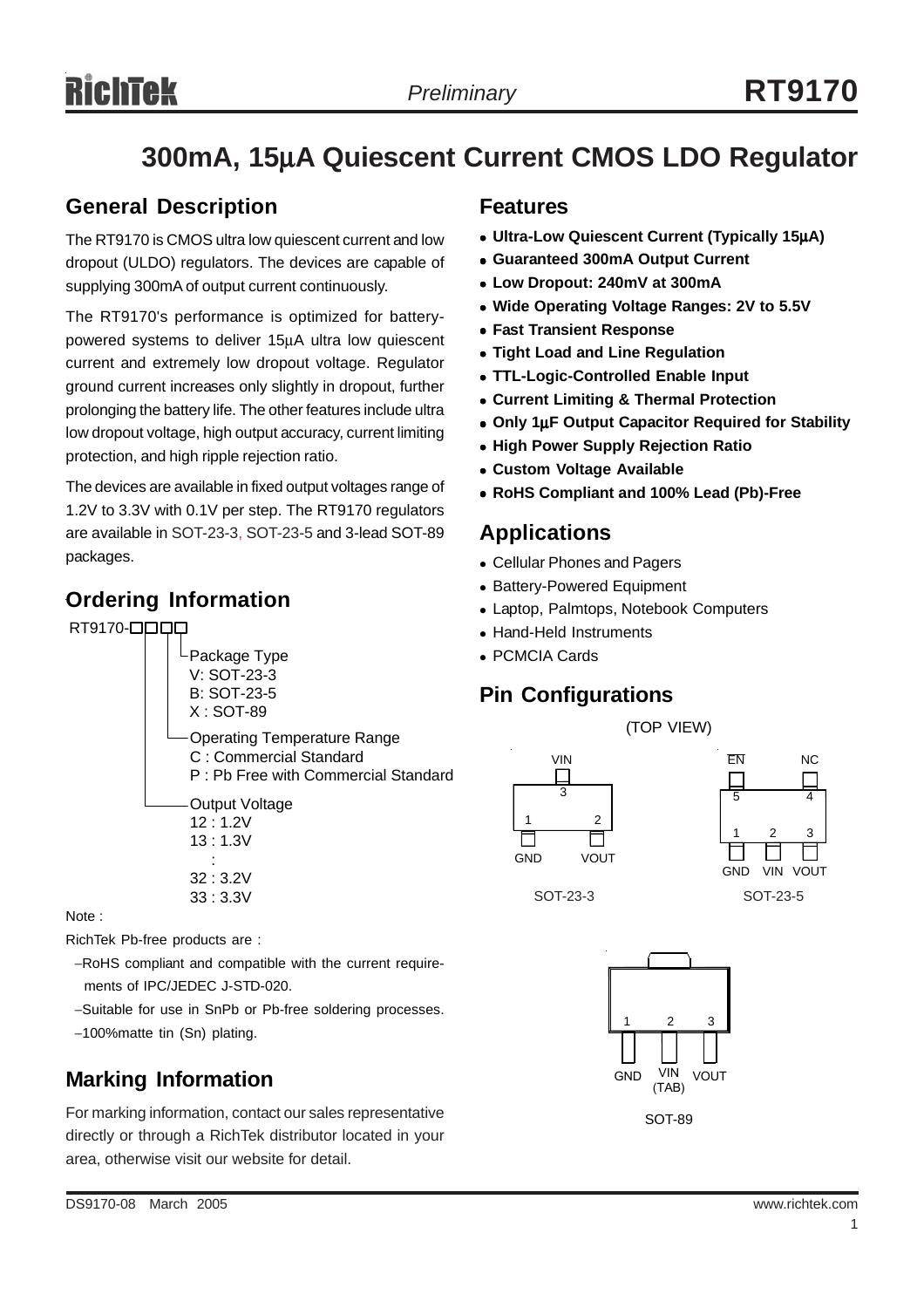## **Typical Application Circuit**



## **Functional Pin Description**

| Pin No.     |             |                         | <b>Pin Name</b> | <b>Pin Function</b>      |  |
|-------------|-------------|-------------------------|-----------------|--------------------------|--|
| RT9170-□□CV | RT9170-□□CB | $RT9170 - \square$ $CX$ |                 |                          |  |
| 3           |             |                         | <b>VIN</b>      | Power Input Voltage      |  |
|             |             |                         | <b>VOUT</b>     | Output Voltage           |  |
|             |             |                         | <b>GND</b>      | Ground                   |  |
| ۰           |             |                         | EN              | Chip Enable (Active Low) |  |
|             |             |                         | <b>NC</b>       | No Connection            |  |

## **Function Block Diagram**

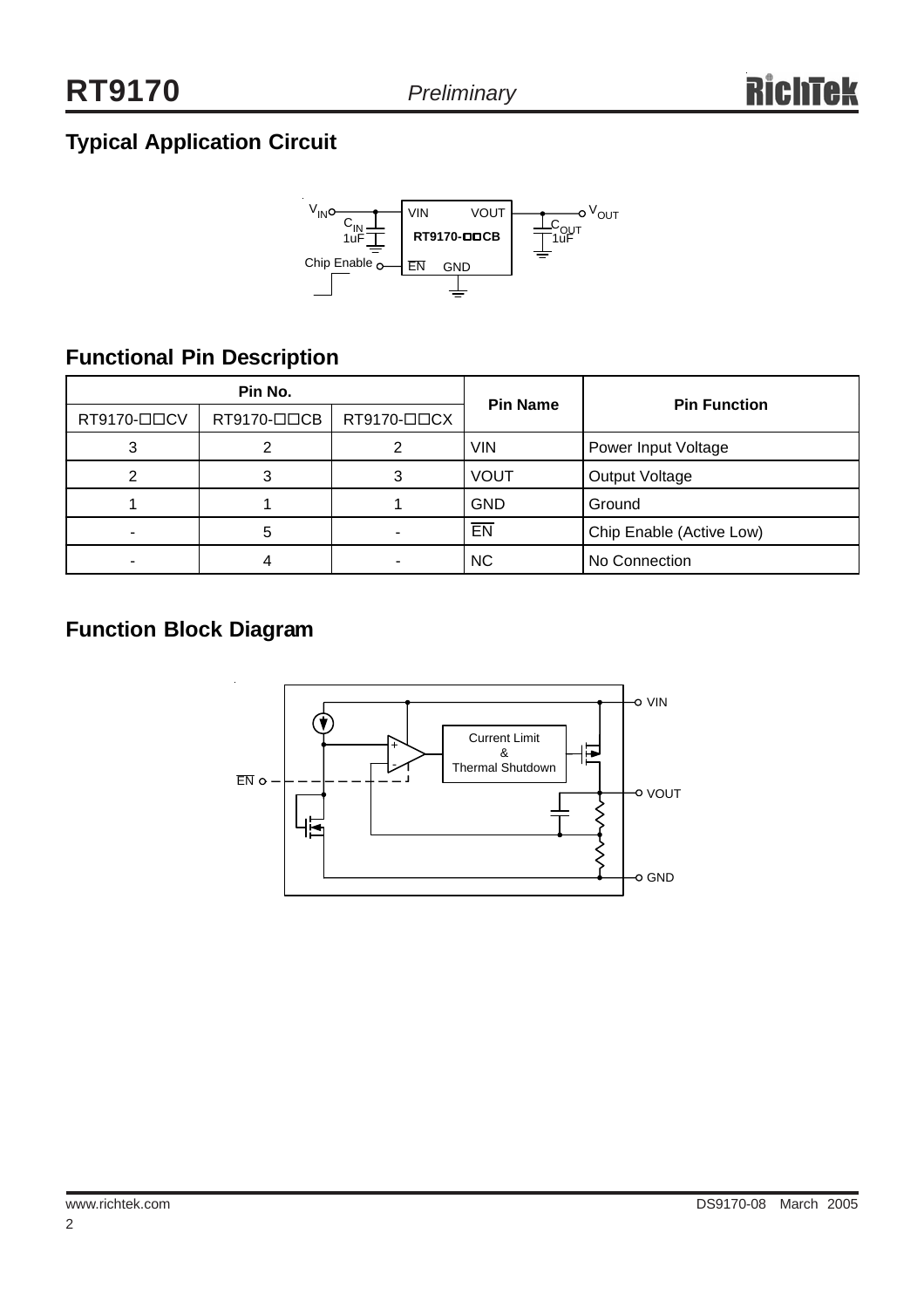## **Absolute Maximum Ratings** (Note 1)

| • Power Dissipation, $P_D @ T_A = 25^{\circ}C$ |  |
|------------------------------------------------|--|
|                                                |  |
|                                                |  |
|                                                |  |
| • Package Thermal Resistance (Note 7)          |  |
|                                                |  |
|                                                |  |
|                                                |  |
|                                                |  |
|                                                |  |
| • ESD Susceptibility (Note 2)                  |  |
|                                                |  |
|                                                |  |

## **Recommended Operating Conditions** (Note 3)

## **Electrical Characteristics**

| <b>Parameter</b>                     |                    | Symbol                  | <b>Test Conditions</b>                                                          | Min    | <b>Typ</b> | Max    | <b>Units</b>      |  |
|--------------------------------------|--------------------|-------------------------|---------------------------------------------------------------------------------|--------|------------|--------|-------------------|--|
| <b>Output Voltage Accuracy</b>       |                    | $\Delta V_{\text{OUT}}$ | $I_{OUT} = 1mA$                                                                 | $-2$   | --         | $+2$   | %                 |  |
| <b>Current Limit</b>                 |                    | <b>ILIM</b>             | $R_{LOAD} = 1\Omega$                                                            | 300    | --         | --     | mA                |  |
| <b>Quiescent Current</b><br>(Note 5) |                    | lQ                      | $V_{\overline{EN}} \leq 0.6V$ , $I_{OUT} = 0mA$                                 | --     | 15         | --     | μA                |  |
| Dropout Voltage                      |                    | <b>V<sub>DROP</sub></b> | $I_{OUT} = 300mA$                                                               | --     | 240        | --     | mV                |  |
| Line Regulation                      |                    | $\Delta V$ LINE         | $V_{IN}$ = (V <sub>OUT</sub> + 0.3V) to 5.5V,<br>$I_{\text{OUT}} = 1 \text{mA}$ | $-0.3$ | 0.018      | $+0.3$ | $%$ /V            |  |
| Load Regulation<br>(Note 4)          |                    | $\Delta V$ LOAD         | $1mA < I_{OUT} < 300mA$                                                         | --     | 0.01       | 0.04   | $%$ /mA           |  |
| <b>Standby Current</b><br>(Note 6)   |                    | $I_{STBY}$              | $V_{\overline{EN}} \ge 2V$ (Shutdown), $V_{IN} = 5.5V$                          | --     | 0.1        | --     | μA                |  |
| <b>EN Threshold</b>                  | Logic-Low Voltage  | $V_{IL}$                | $V_{IN}$ = 2V to 5.5V, Enable                                                   | --     | --         | 0.6    | V<br>--           |  |
|                                      | Logic-High Voltage | V <sub>IH</sub>         | $V_{IN}$ = 2V to 5.5V, Shutdown                                                 | 2      | --         |        |                   |  |
| Power Supply Rejection               |                    | <b>PSRR</b>             | $f = 1$ kHz, $C_{OUT} = 1 \mu F$                                                | --     | $-40$      | --     | dB                |  |
| Thermal Shutdown Temperature         |                    | $T_{SD}$                |                                                                                 |        | 150        | --     | $^\circ \text{C}$ |  |

 $(V_{IN} = V_{OUIT} + 1V, C_{IN} = C_{OUIT} = 1 \mu F, T_A = 25^{\circ}C,$  unless otherwise specified)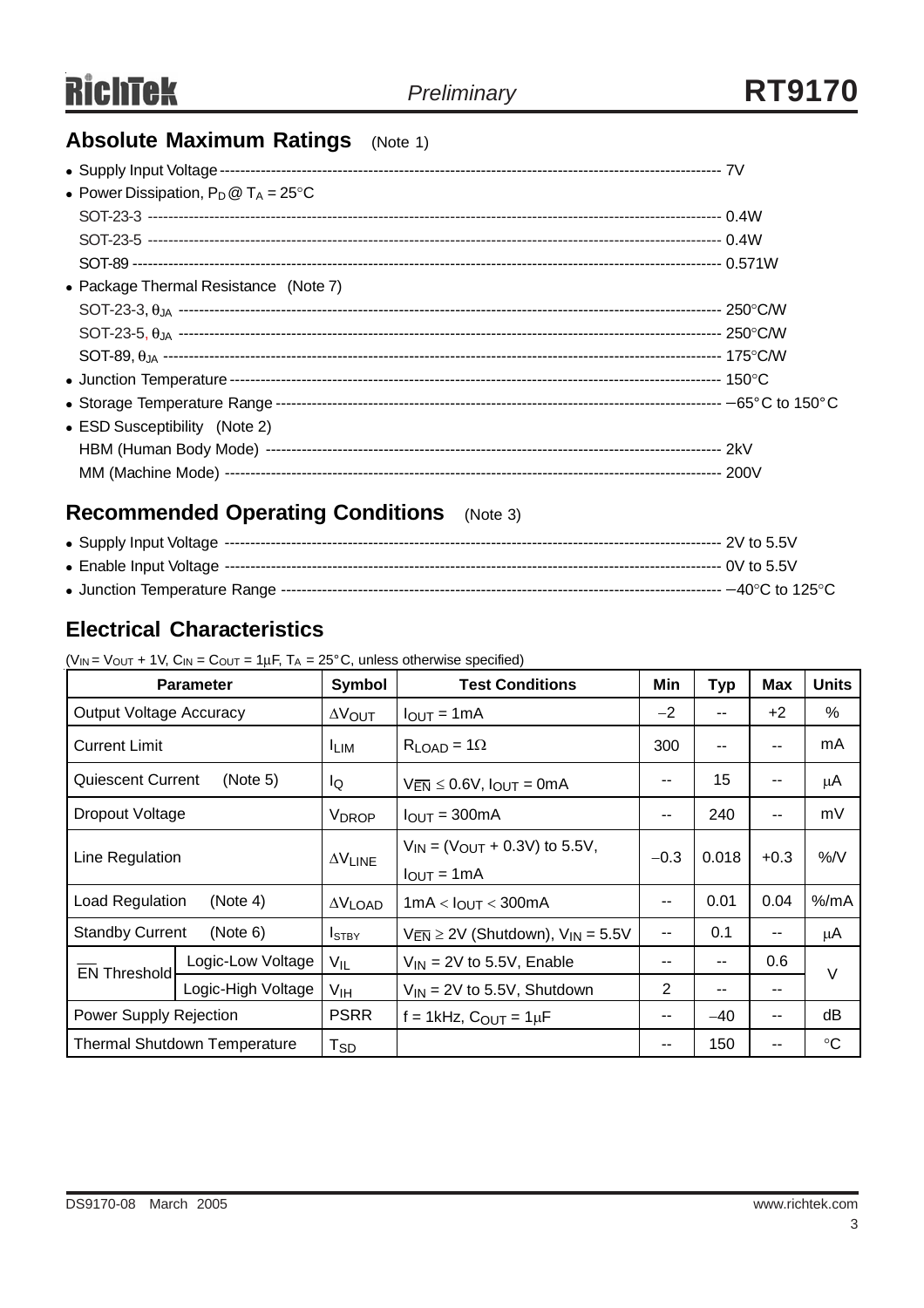- **Note 1.** Stresses listed as the above "Absolute Maximum Ratings" may cause permanent damage to the device. These are for stress ratings. Functional operation of the device at these or any other conditions beyond those indicated in the operational sections of the specifications is not implied. Exposure to absolute maximum rating conditions for extended periods may remain possibility to affect device reliability.
- **Note 2.** Devices are ESD sensitive. Handling precaution recommended.
- **Note 3.** The device is not guaranteed to function outside its operating conditions
- **Note 4.** Regulation is measured at constant junction temperature by using a 20ms current pulse. Devices are tested for load regulation in the load range from 1mA to 300mA.
- **Note 5.** Quiescent, or ground current, is the difference between input and output currents. It is defined by  $I_Q = I_{IN} I_{OUT}$  under no load condition ( $I_{\text{OUT}}$  = 0mA). The total current drawn from the supply is the sum of the load current plus the ground pin current.
- **Note 6.** Standby current is the input current drawn by a regulator when the output voltage is disabled by a shutdown signal  $(V_{\overline{EN}} \ge 2V)$ . It is measured with  $V_{IN} = 5.5V$ .
- **Note 7.** θ<sub>JA</sub> is measured in the natural convection at T<sub>A</sub> = 25°C on a low effective thermal conductivity test board of JEDEC 51-3 thermal measurement standard.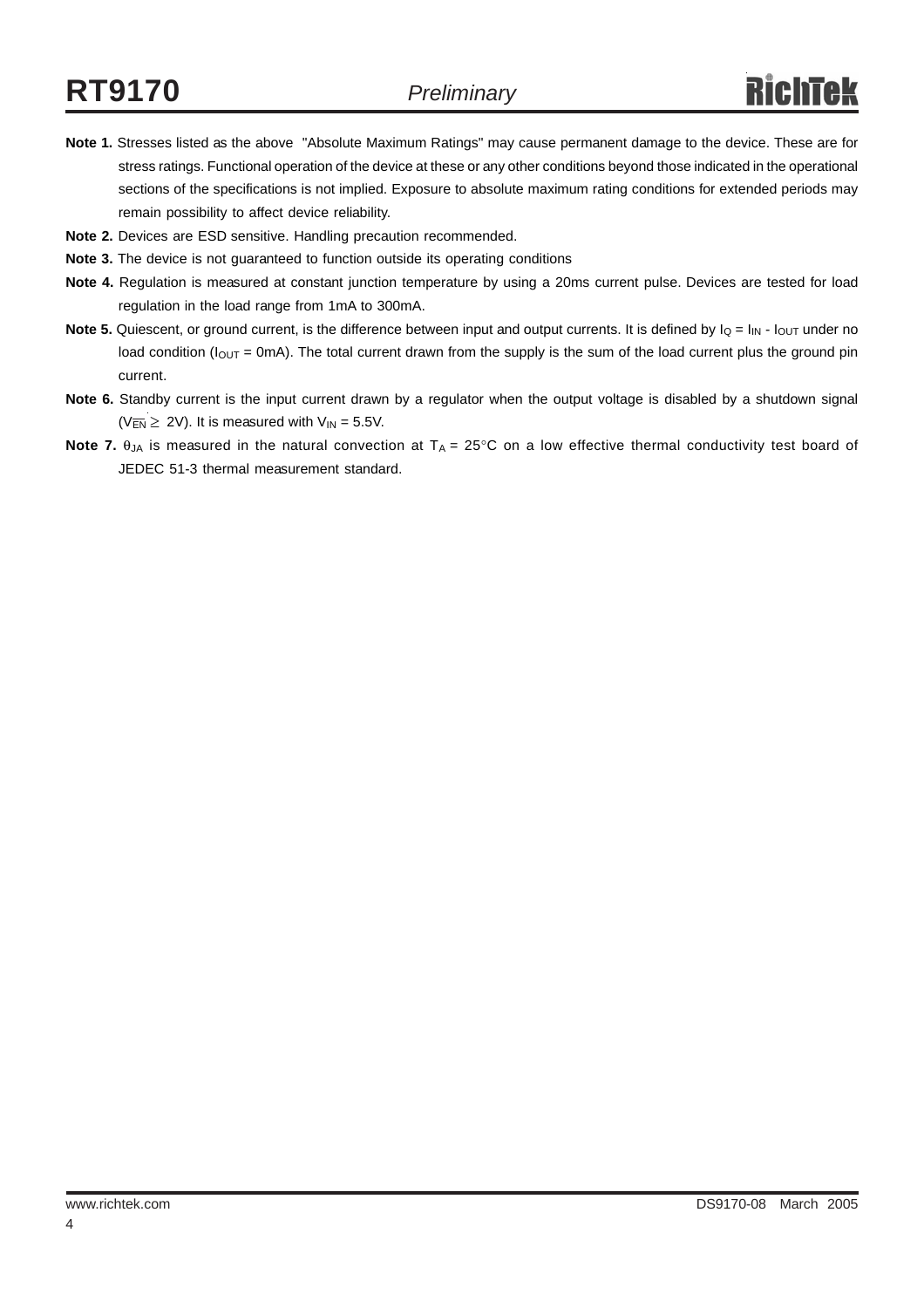

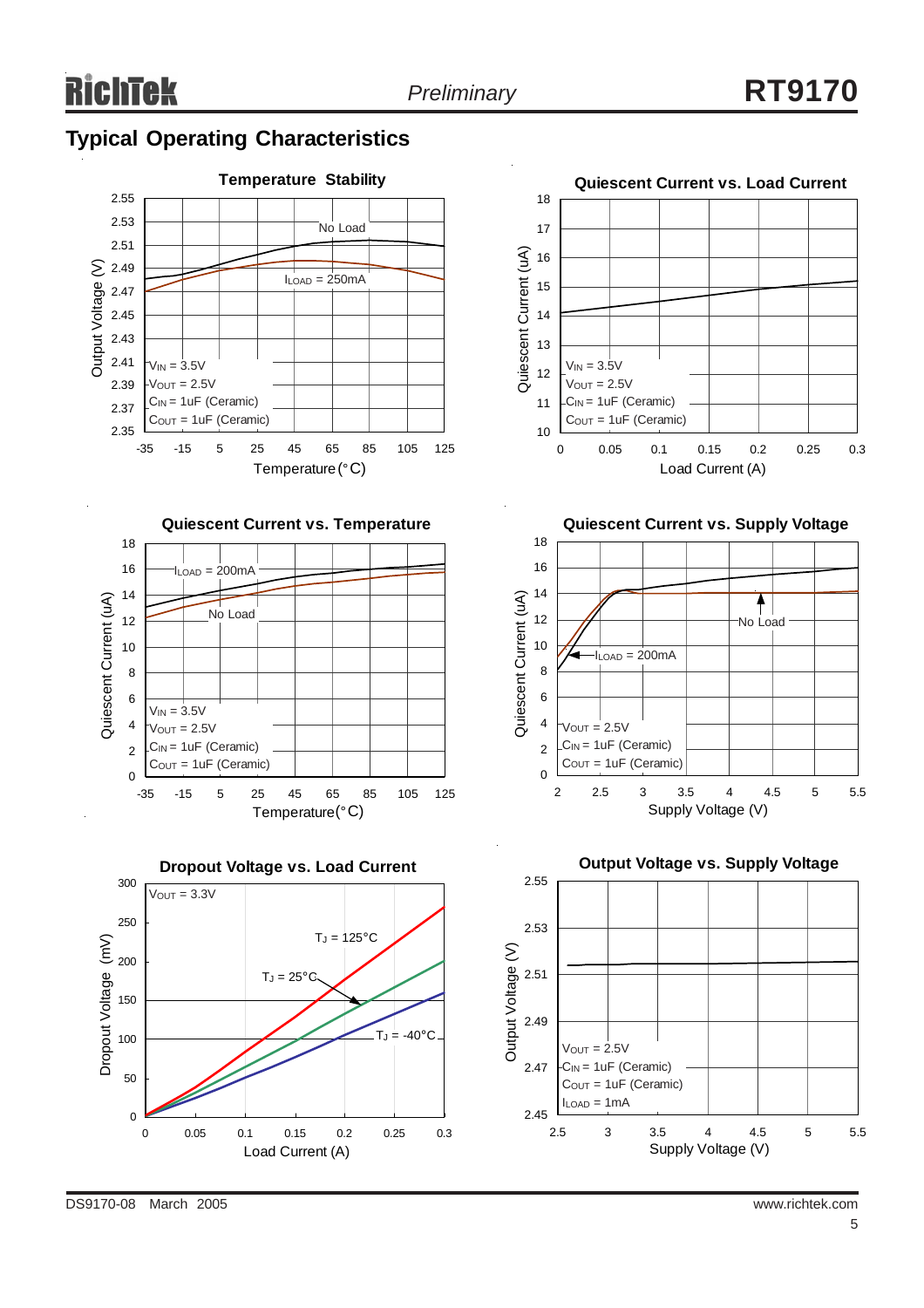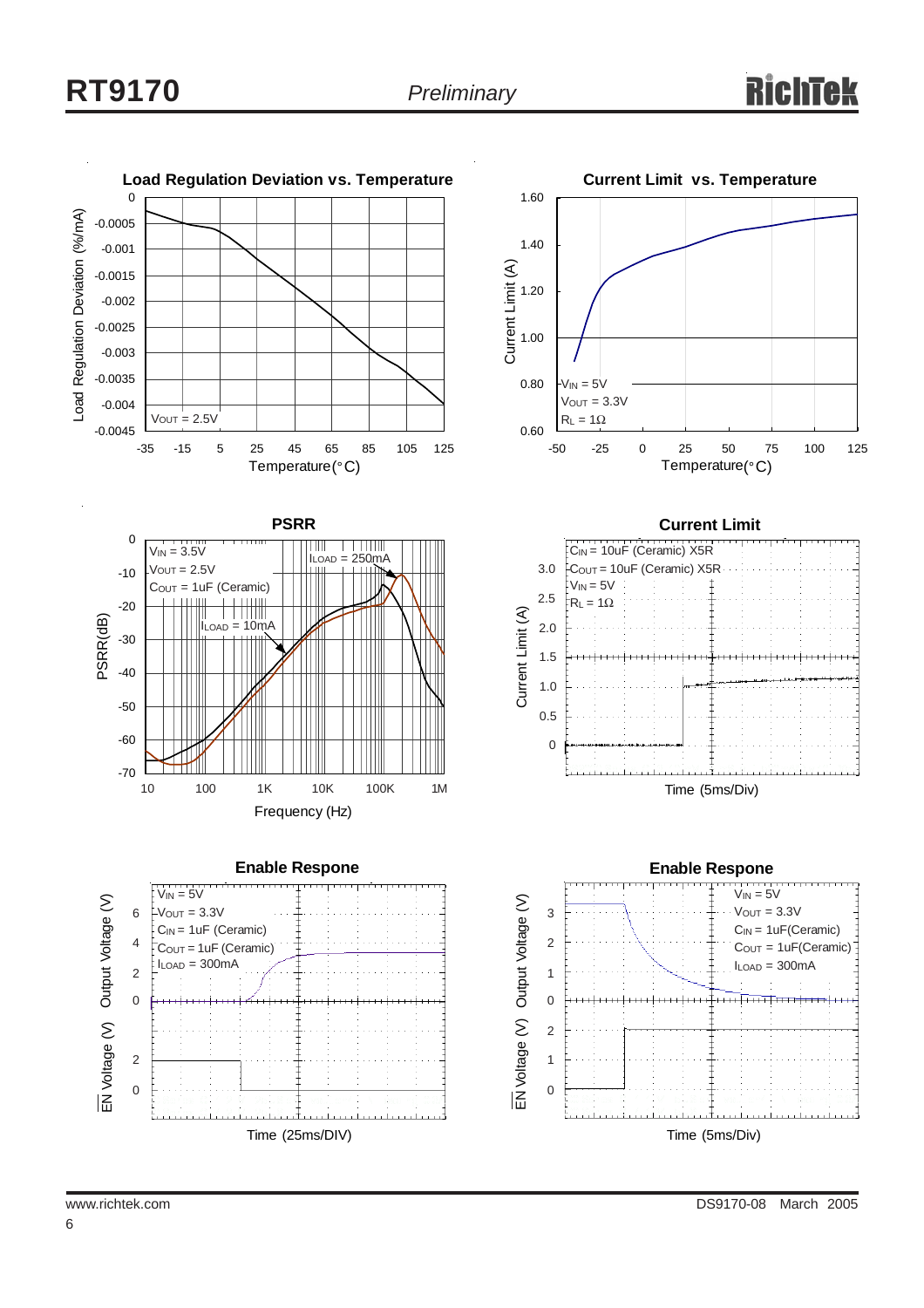# ichtek





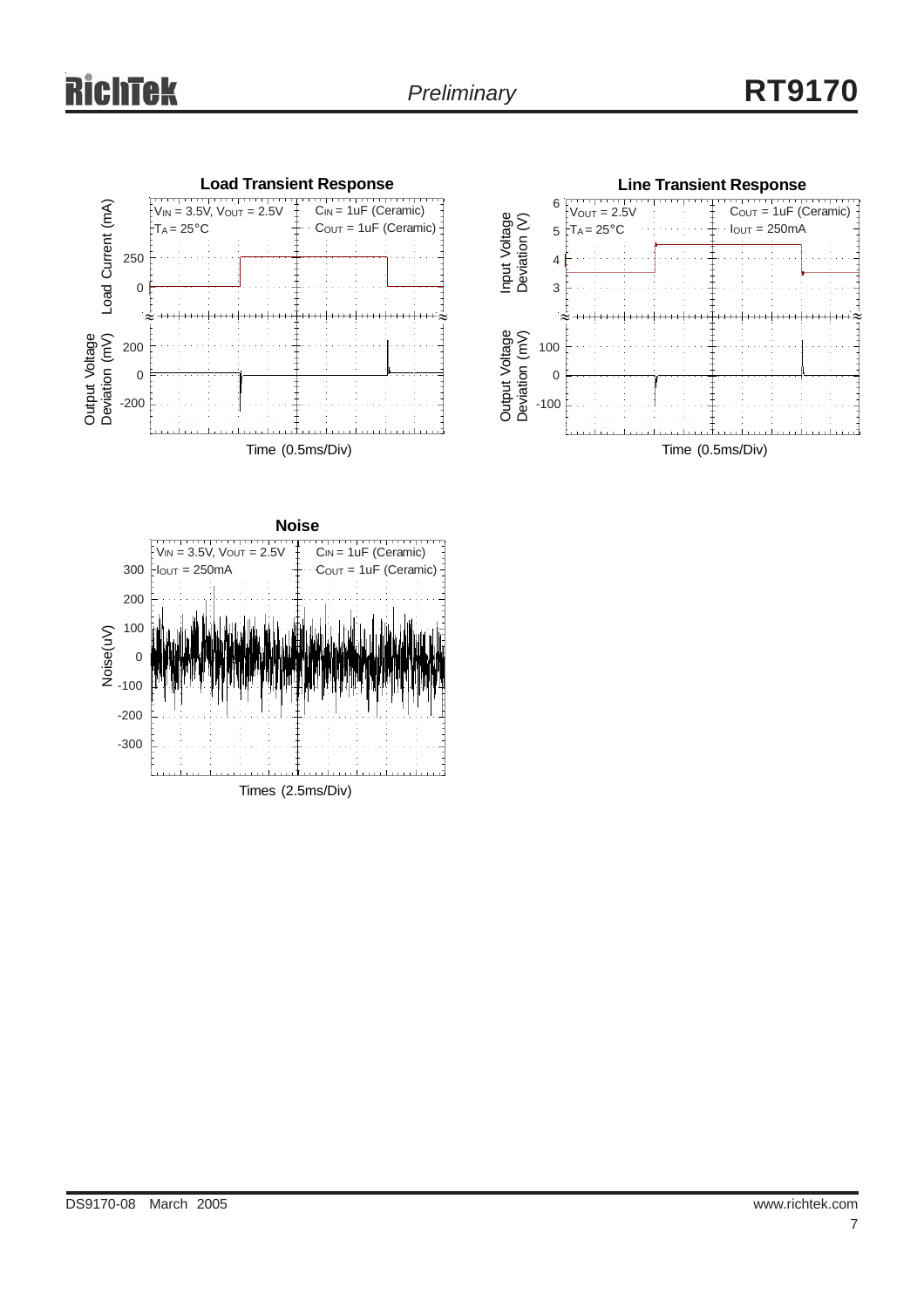## **Application Information**

Like any low-dropout regulator, the RT9170 requires input and output decoupling capacitors. The device is specifically designed for portable applications requiring minimum board space and smallest components. These capacitors must be correctly selected for good performance (see Capacitor Characteristics Section). Please note that linear regulators with a low dropout voltage have high internal loop gains which require care in guarding against oscillation caused by insufficient decoupling capacitance.

#### **Input Capacitor**

An input capacitance of  $\cong$  1µF is required between the device input pin and ground directly (the amount of the capacitance may be increased without limit). The input capacitor *MUST* be located less than 1 cm from the device to assure input stability (see PCB Layout Section). A lower ESR capacitor allows the use of less capacitance, while higher ESR type (like aluminum electrolytic) require more capacitance.

Capacitor types (aluminum, ceramic and tantalum) can be mixed in parallel, but the total equivalent input capacitance/ ESR must be defined as above to stable operation.

There are no requirements for the ESR on the input capacitor, but tolerance and temperature coefficient must be considered when selecting the capacitor to ensure the capacitance will be $\cong 1 \mu$ F over the entire operating temperature range.

#### **Output Capacitor**

The RT9170 is designed specifically to work with very small ceramic output capacitors. A ceramic capacitor (temperature characteristics X7R, X5R, Z5U, or Y5V) in 1µF to 10µF with 5mΩ to 50mΩ range is suitable for the RT9170 application. The recommended minimum capacitance for the device is 1µF, X5R or X7R dielectric ceramic, between  $V_{\text{OUT}}$  and GND for stability, but it may be increased without limit. Higher capacitance values help to improve transient.

The output capacitor's ESR is critical because it forms a zero to provide phase lead which is required for loop stability.

#### **No Load Stability**

The device will remain stable and in regulation with no external load. This is specially import in CMOS RAM keepalive applications

#### **Input-Output (Dropout) Volatge**

A regulator's minimum input-to-output voltage differential (dropout voltage) determines the lowest usable supply voltage. In battery-powered systems, this determines the useful end-of-life battery voltage. Because the device uses a PMOS, its dropout voltage is a function of drain-tosource on-resistance,  $R_{DS(ON)}$ , multiplied by the load current:

 $V_{\text{DROPOUT}} = V_{\text{IN}} - V_{\text{OUT}} = R_{\text{DS(ON)}}$  x  $I_{\text{OUT}}$ 

#### **Current Limit**

The RT9170 monitors and controls the PMOS' gate voltage, limiting the output current to 0.3A (min). The output can be shorted to ground for an indefinite period of time without damaging the part.

#### **Short-Circuit Protection**

The device is short circuit protected and in the event of a peak over-current condition, the short-circuit control loop will rapidly drive the output PMOS pass element off. Once the power pass element shuts down, the control loop will rapidly cycle the output on and off until the average power dissipation causes the thermal shutdown circuit to respond to servo the on/off cycling to a lower frequency. Please refer to the section on thermal information for power dissipation calculations.

#### **Capacitor Characteristics**

It is important to note that capacitance tolerance and variation with temperature must be taken into consideration when selecting a capacitor so that the minimum required amount of capacitance is provided over the full operating temperature range. In general, a good tantalum capacitor will show very little capacitance variation with temperature, but a ceramic may not be as good (depending on dielectric type).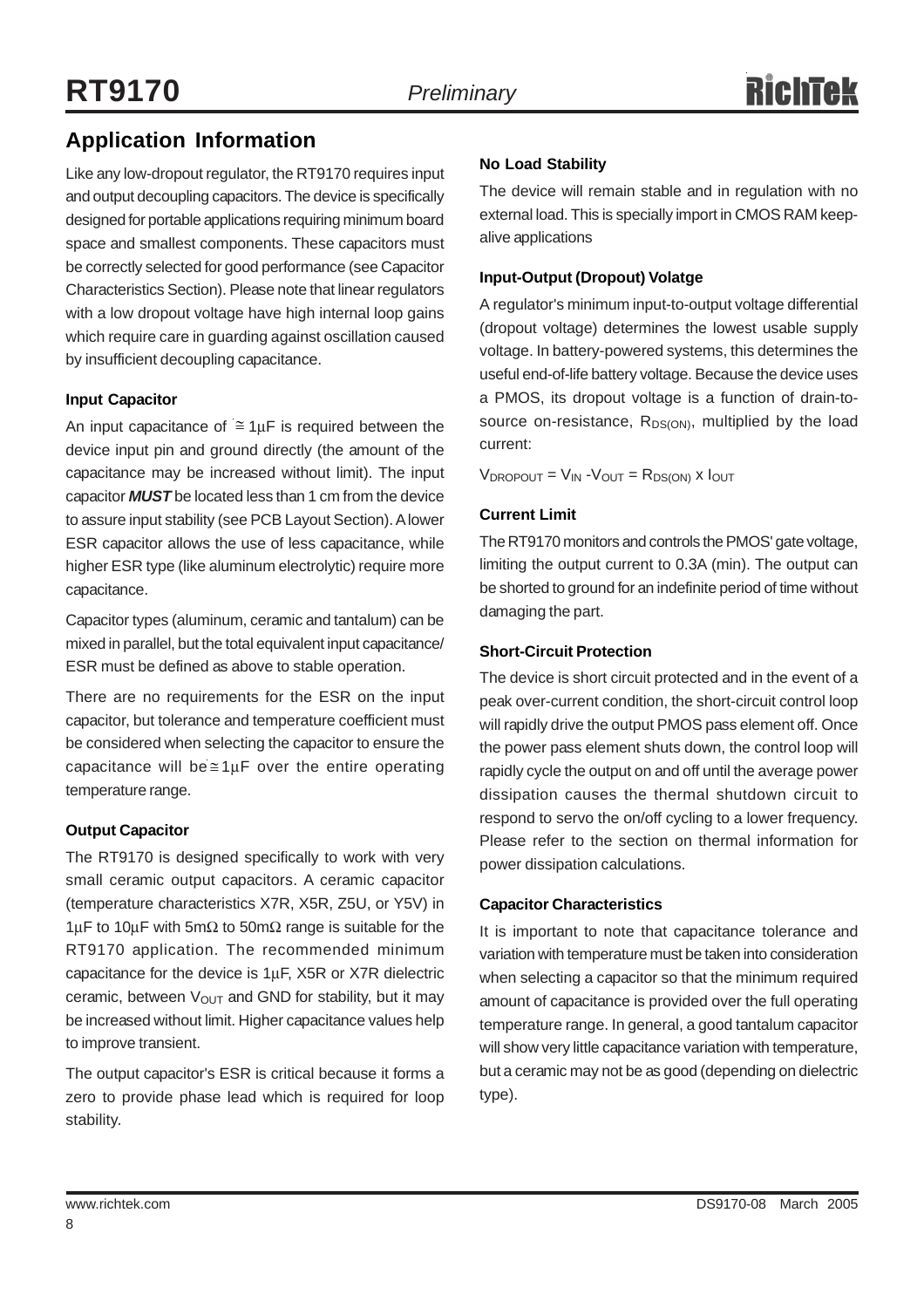Aluminum electrolytics also typically have large temperature variation of capacitance value.

Equally important to consider is a capacitor's ESR change with temperature: this is not an issue with ceramics, as their ESR is extremely low. However, it is very important in Tantalum and aluminum electrolytic capacitors. Both show increasing ESR at colder temperatures, but the increase in aluminum electrolytic capacitors is so severe they may not be feasible for some applications.

#### **Ceramic:**

For values of capacitance in the 10µF to 100µF range, ceramics are usually larger and more costly than tantalums but give superior AC performance for bypassing high frequency noise because of very low ESR (typically less than 10mΩ). However, some dielectric types do not have good capacitance characteristics as a function of voltage and temperature.

Z5U and Y5V dielectric ceramics have capacitance that drops severely with applied voltage. A typical Z5U or Y5V capacitor can lose 60% of its rated capacitance with half of the rated voltage applied to it. The Z5U and Y5V also exhibit a severe temperature effect, losing more than 50% of nominal capacitance at high and low limits of the temperature range.

X7R and X5R dielectric ceramic capacitors are strongly recommended if ceramics are used, as they typically maintain a capacitance range within ±20% of nominal over full operating ratings of temperature and voltage. Of course, they are typically larger and more costly than Z5U/Y5U types for a given voltage and capacitance.

#### **Tantalum:**

Solid tantalum capacitors are recommended for use on the output because their typical ESR is very close to the ideal value required for loop compensation. They also work well as input capacitors if selected to meet the ESR requirements previously listed.

Tantalums also have good temperature stability: a good quality tantalum will typically show a capacitance value that varies less than 10-15% across the full temperature

range of 125°C to -40°C. ESR will vary only about 2X going from the high to low temperature limits.

The increasing ESR at lower temperatures can cause oscillations when marginal quality capacitors are used (if the ESR of the capacitor is near the upper limit of the stability range at room temperature).

#### **Aluminum:**

This capacitor type offers the most capacitance for the money. The disadvantages are that they are larger in physical size, not widely available in surface mount, and have poor AC performance (especially at higher frequencies) due to higher ESR and ESL.

Compared by size, the ESR of an aluminum electrolytic is higher than either Tantalum or ceramic, and it also varies greatly with temperature. A typical aluminum electrolytic can exhibit an ESR increase of as much as 50X when going from 25°C down to -40°C.

It should also be noted that many aluminum electrolytics only specify impedance at a frequency of 120Hz, which indicates they have poor high frequency performance. Only aluminum electrolytics that have an impedance specified at a higher frequency (between 20kHz and 100kHz) should be used for the device. Derating must be applied to the manufacturer's ESR specification, since it is typically only valid at room temperature.

Any applications using aluminum electrolytics should be thoroughly tested at the lowest ambient operating temperature where ESR is maximum.

#### **Thermal Considerations**

The RT9170 series can deliver a current of up to 300mA over the full operating junction temperature range. However, the maximum output current must be derated at higher ambient temperature to ensure the junction temperature does not exceed 125°C. With all possible conditions, the junction temperature must be within the range specified under operating conditions. Power dissipation can be calculated based on the output current and the voltage drop across regulator.

 $P_D = (V_{IN} - V_{OUT}) I_{OUT} + V_{IN} I_{GND}$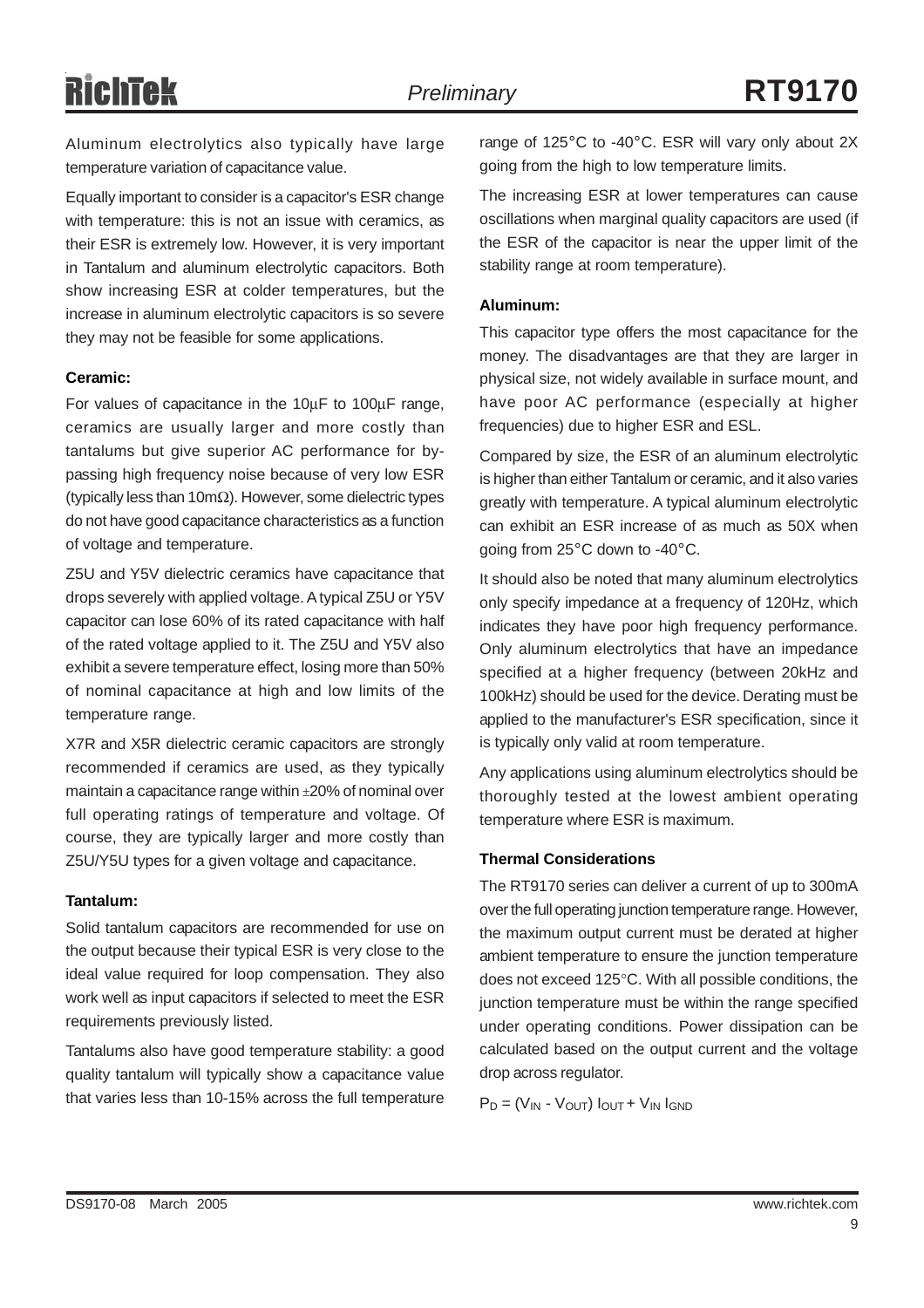The final operating junction temperature for any set of conditions can be estimated by the following thermal equation:

 $P_D$  (MAX) = (TJ (MAX) - T<sub>A</sub>) /  $\theta_{JA}$ 

Where  $T_{J (MAX)}$  is the maximum junction temperature of the die (125 $^{\circ}$ C) and T<sub>A</sub> is the maximum ambient temperature. The junction to ambient thermal resistance  $(\theta_{JA})$  for SOT-23-3 and SOT-23-5 packages at recommended minimum footprint is 250°C/W, 175°C/W for SOT-89 package  $(\theta)$ <sub>A</sub> is layout dependent). Visit our website in which "Recommended Footprints for Soldering Surface Mount Packages" for detail.

#### **PCB Layout**

Good board layout practices must be used or instability can be induced because of ground loops and voltage drops. The input and output capacitors *MUST* be directly connected to the input, output, and ground pins of the device using traces which have no other currents flowing through them.

The best way to do this is to layout  $C_{IN}$  and  $C_{OUT}$  near the device with short traces to the  $V_{IN}$ ,  $V_{OUT}$ , and ground pins. The regulator ground pin should be connected to the external circuit ground so that the regulator and its capacitors have a "single point ground".

It should be noted that stability problems have been seen in applications where "vias" to an internal ground plane were used at the ground points of the device and the input and output capacitors. This was caused by varying ground potentials at these nodes resulting from current flowing through the ground plane. Using a single point ground technique for the regulator and it's capacitors fixed the problem. Since high current flows through the traces going into  $V_{IN}$  and coming from  $V_{OUT}$ , Kelvin connect the capacitor leads to these pins so there is no voltage drop in series with the input and output capacitors.

Optimum performance can only be achieved when the device is mounted on a PC board according to the diagram below:



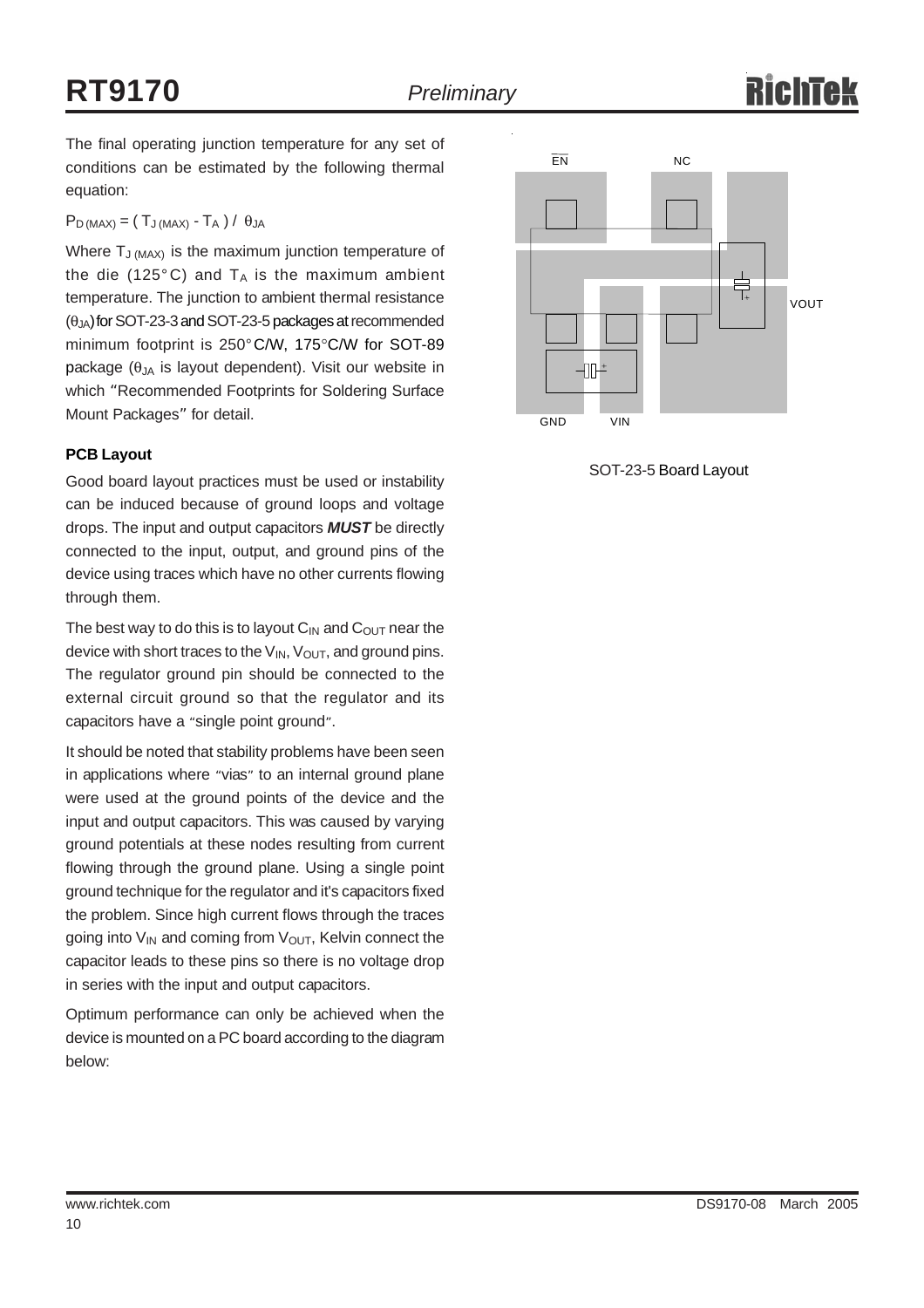## **Outline Dimension**

 $\ddot{\phantom{a}}$ 



| <b>Symbol</b>  |       | <b>Dimensions In Millimeters</b> | <b>Dimensions In Inches</b> |            |  |
|----------------|-------|----------------------------------|-----------------------------|------------|--|
|                | Min   | Max                              | Min                         | <b>Max</b> |  |
| A              | 0.889 | 1.295                            | 0.035                       | 0.051      |  |
| A <sub>1</sub> | 0.000 | 0.152                            | 0.000                       | 0.006      |  |
| в              | 1.397 | 1.803                            | 0.055                       | 0.071      |  |
| b              | 0.356 | 0.508                            | 0.014                       | 0.020      |  |
| С              | 2.591 | 2.997                            | 0.102                       | 0.118      |  |
| D              | 2.692 | 3.099                            | 0.106                       | 0.122      |  |
| е              | 1.803 | 2.007                            | 0.071                       | 0.079      |  |
| Н              | 0.080 | 0.254                            | 0.003                       | 0.010      |  |
|                | 0.300 | 0.610                            | 0.012                       | 0.024      |  |

**SOT-23-3 Surface Mount Package**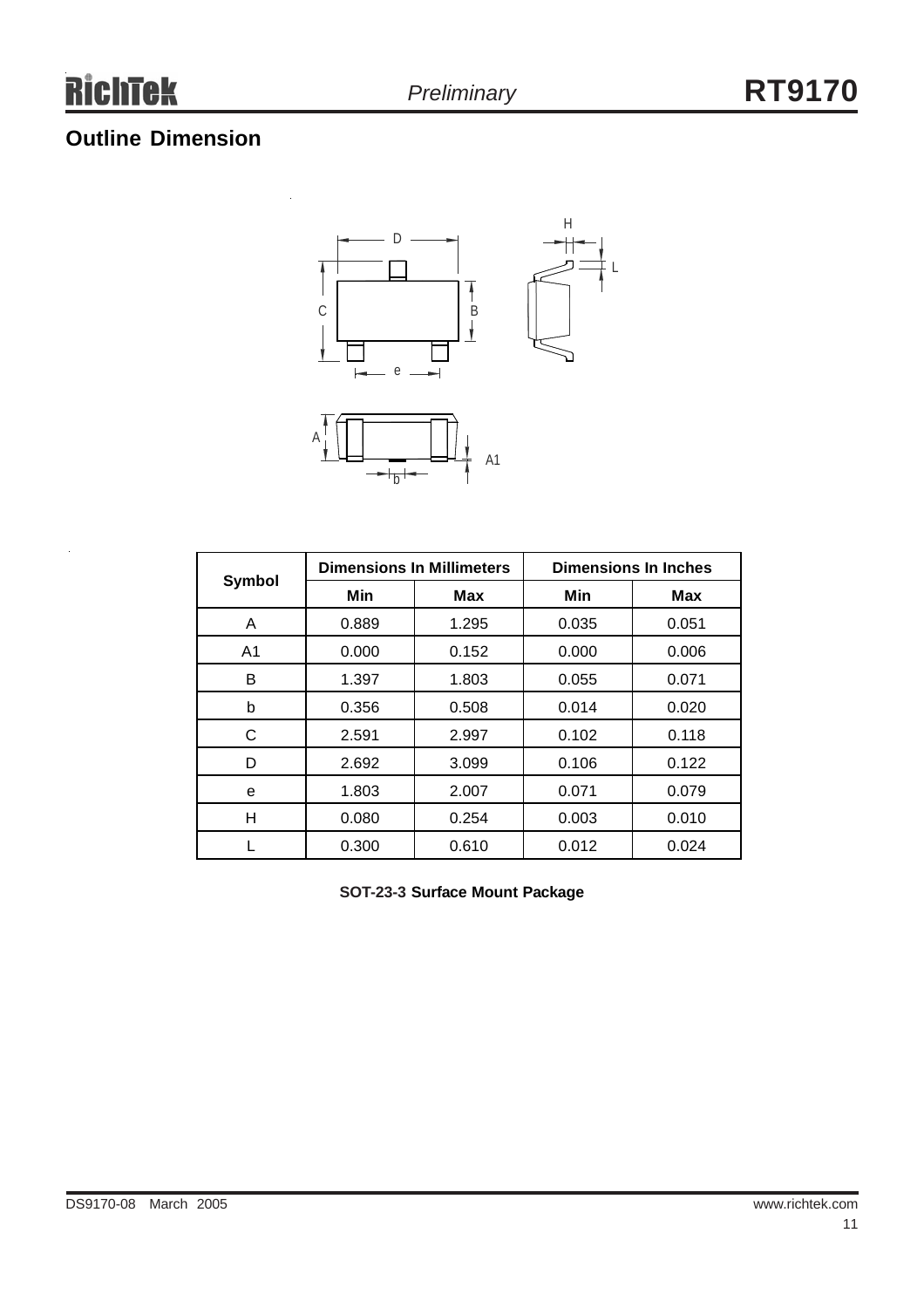

|                |       | <b>Dimensions In Millimeters</b> | <b>Dimensions In Inches</b> |            |  |
|----------------|-------|----------------------------------|-----------------------------|------------|--|
| <b>Symbol</b>  | Min   | <b>Max</b>                       | Min                         | <b>Max</b> |  |
| A              | 0.889 | 1.295                            | 0.035                       | 0.051      |  |
| A <sub>1</sub> | 0.000 | 0.152                            | 0.000                       | 0.006      |  |
| B              | 1.397 | 1.803                            | 0.055                       | 0.071      |  |
| b              | 0.356 | 0.559                            | 0.014                       | 0.022      |  |
| C              | 2.591 | 2.997                            | 0.102                       | 0.118      |  |
| D              | 2.692 | 3.099                            | 0.106                       | 0.122      |  |
| е              | 0.838 | 1.041                            | 0.033                       | 0.041      |  |
| н              | 0.080 | 0.254                            | 0.003                       | 0.010      |  |
|                | 0.300 | 0.610                            | 0.012                       | 0.024      |  |

**SOT-23-5 Surface Mount Package**